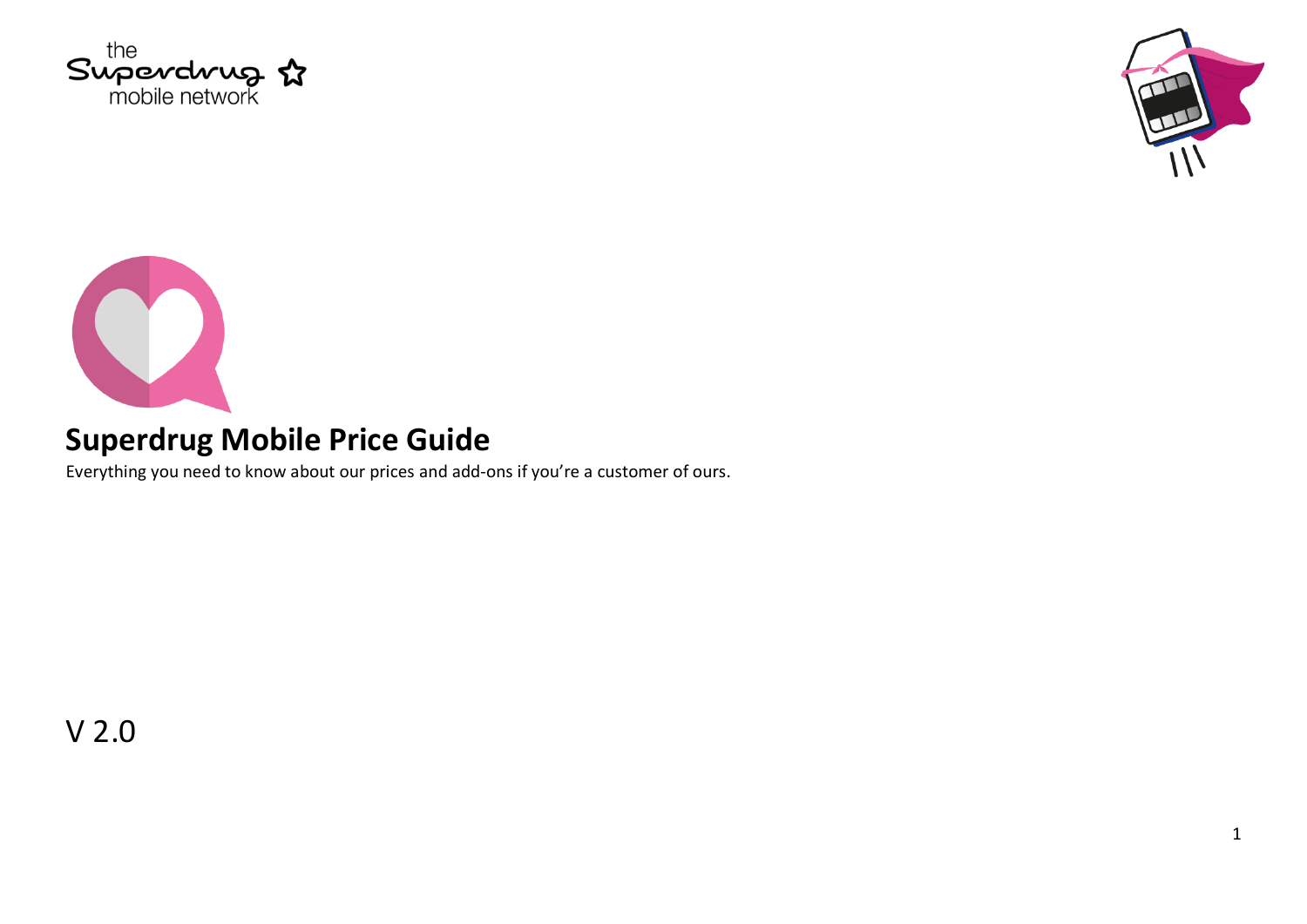



# **Contents**

| What's included | 4         |
|-----------------|-----------|
| Our plans       | 5         |
| Our add-ons     | $6 - 7$   |
| Roaming         | $8 - 10$  |
| International   | $11 - 13$ |
| <b>NGNs</b>     | $14 - 17$ |
| Contact us      | 18        |
|                 |           |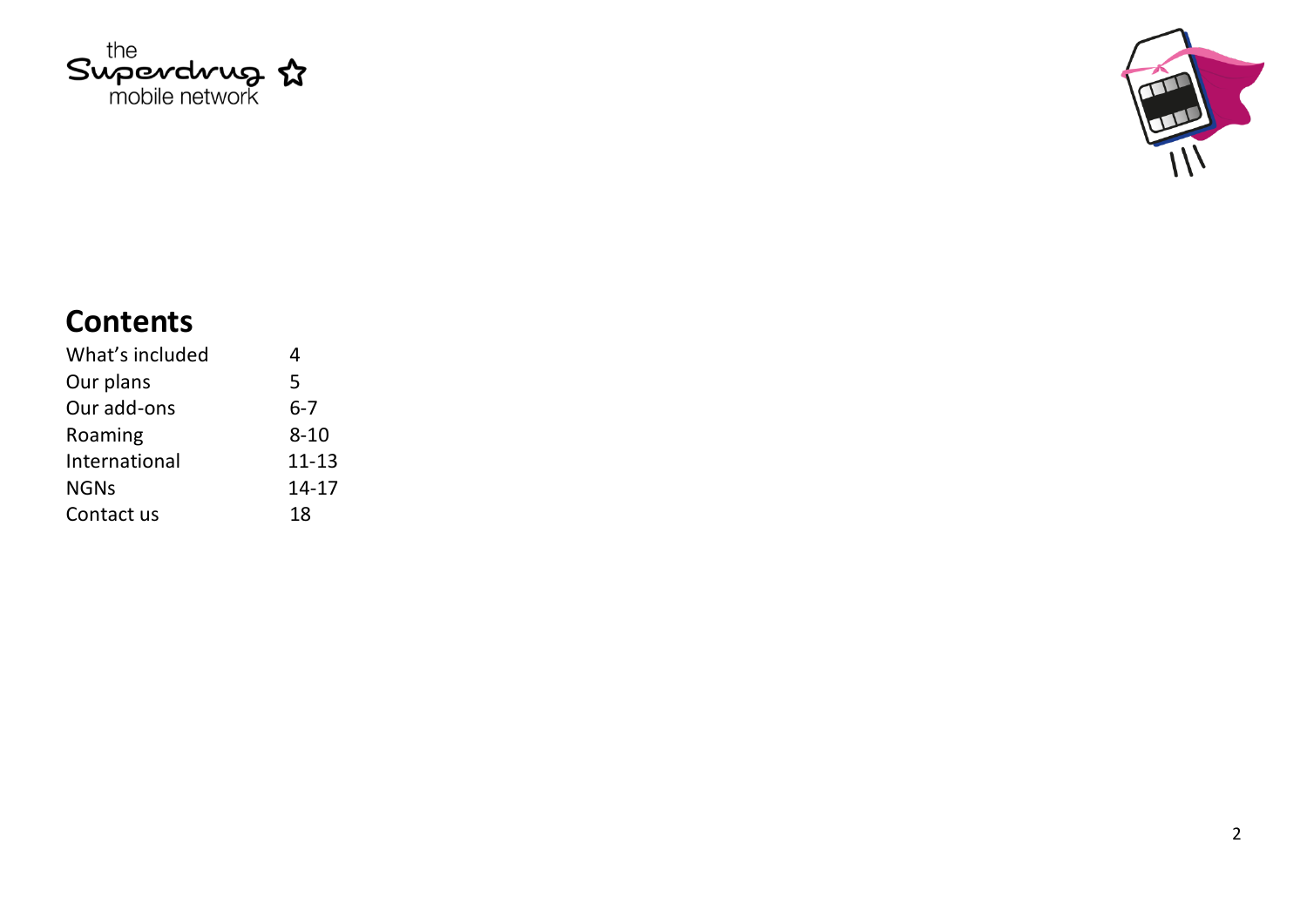





#### **Superdrug Mobile is commitment-free**

You can purchase a SIM online or instore, then pick your plan online and activate your SIM. Once you activate your SIM there's no contract and you're not tied in. You can change your plan anytime (free of charge) with no strings attached. Woo!

All our plans include unlimited UK calls and texts, yay, and you can manage your account online at [www.superdrugmobile.com/dashboard](http://www.superdrugmobile.com/dashboard)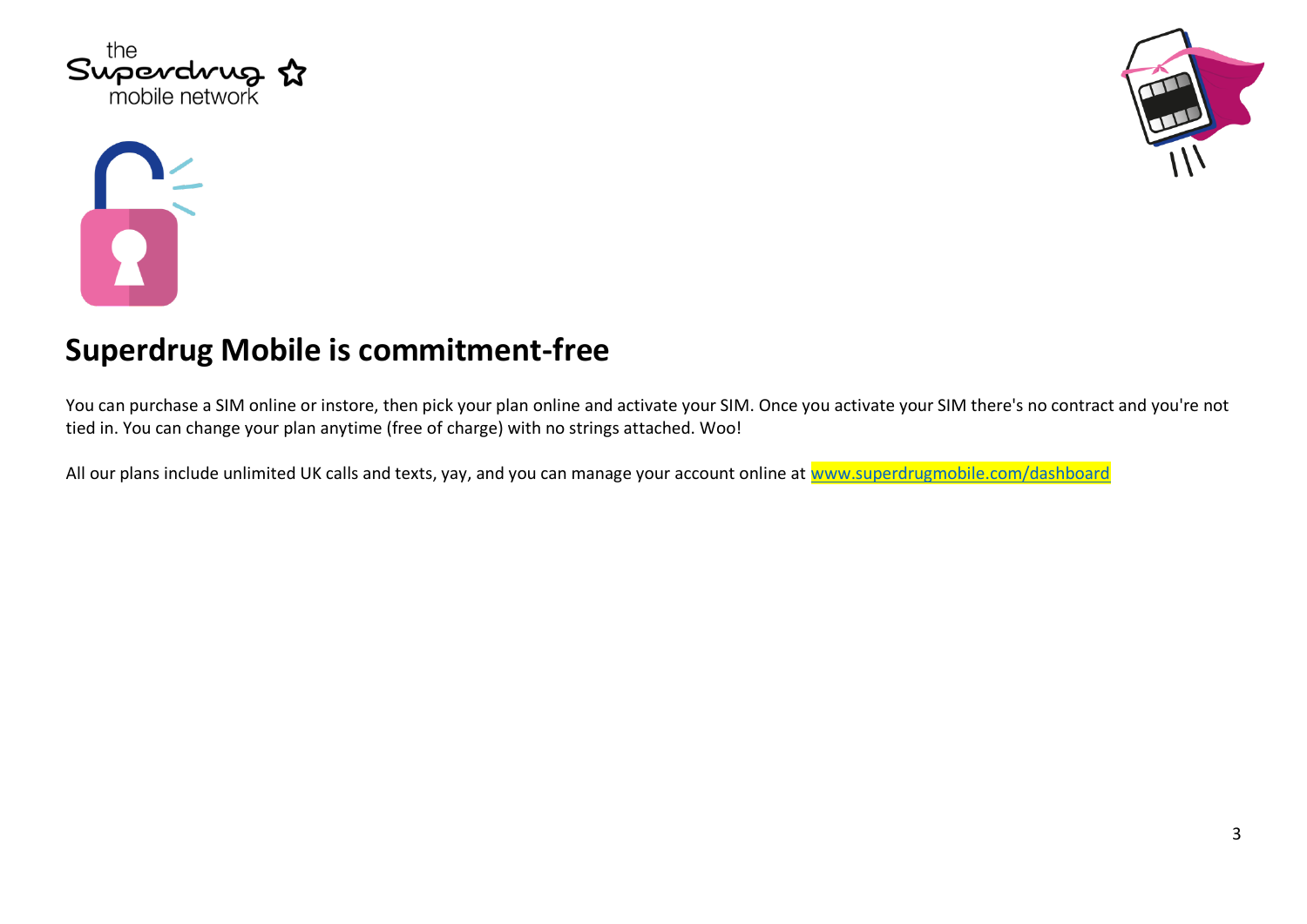





#### **What's included?**

All our plans include UK unlimited calls and texts. When you pay for your plan these are valid for 1 calendar month.

**Unlimited text messages** include: standard texts sent to other standard UK mobiles (starting 07) and texts within our roaming EU countries. Each message can accommodate 160 characters.

**Multimedia messages** (MMS): are not part of your inclusive text allowance, they are zero-rated – meaning you will not be charged for sending MMS messages. MMS can only be sent to other standard UK mobiles (starting 07). Superdrug Mobile reserves the right to suspend, modify or withdraw this, without notice, at any time.

**Unlimited calls** include: standard UK landlines (starting 01, 02 and 03), freephone numbers (starting 0800 and 0808), standard UK mobiles (starting 07) and calls within our roaming EU countries. Voicemail can be accessed for no additional charge.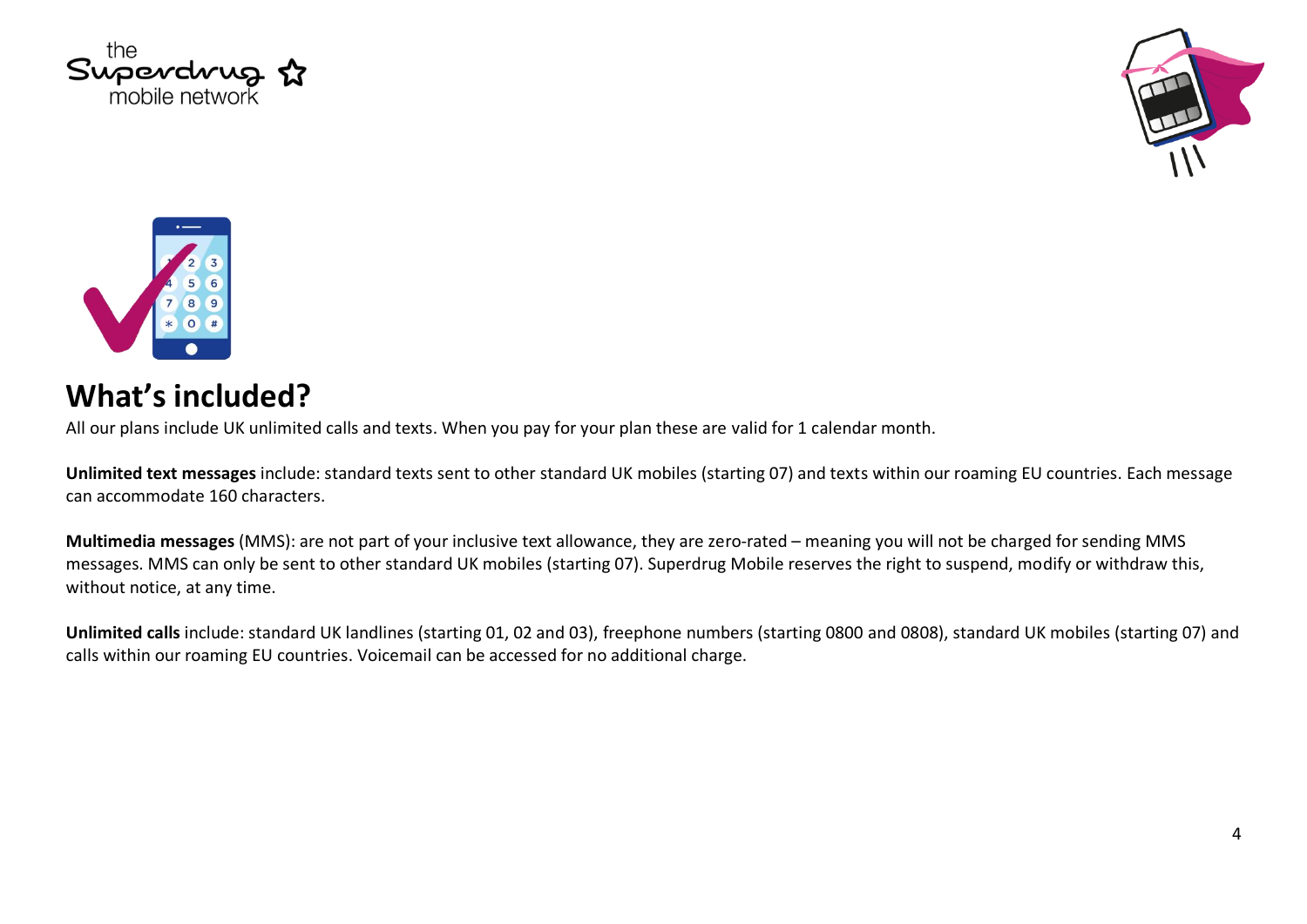

# **Our plans**



| <b>5GB</b><br>data | <b>15GB</b><br>data | <b>20GB</b><br>data | <b>ALL YOU NEED</b><br><b>UNLIMITED</b><br>data |
|--------------------|---------------------|---------------------|-------------------------------------------------|
| £10                | £15                 | £18                 | £20                                             |
| per month          | per month           | per month           | per month                                       |

**Data rollover:** plans with specific data allowance (all plans apart from our Unlimited plan) last for a calendar month and then roll over for another calendar month. This means if you don't use all your data one month, it rolls over to the next calendar month (as long as you renew your plan). Please note, this only applies to UK data.

**Unlimited data usage policy**: if you have unlimited data as part of your plan, there are no hidden caps or limits when using your device within the UK. Unlimited data should give you all the access to the internet you would normally need, so you can use our service to your heart's content. Use of the Services for commercial, resale or fraudulent purposes isn't allowed under this Agreement, so we do reserve the right to monitor any unusual activity that may indicate that this is happening to identify and prevent such non-permitted use. If you are travelling in the EU/EEA you will be subject to our fair use limit of 12GB each month. Additional data can be purchased once this limit is reached by purchasing a data add on.

If roaming outside the EU you'll need a cash add on to use data.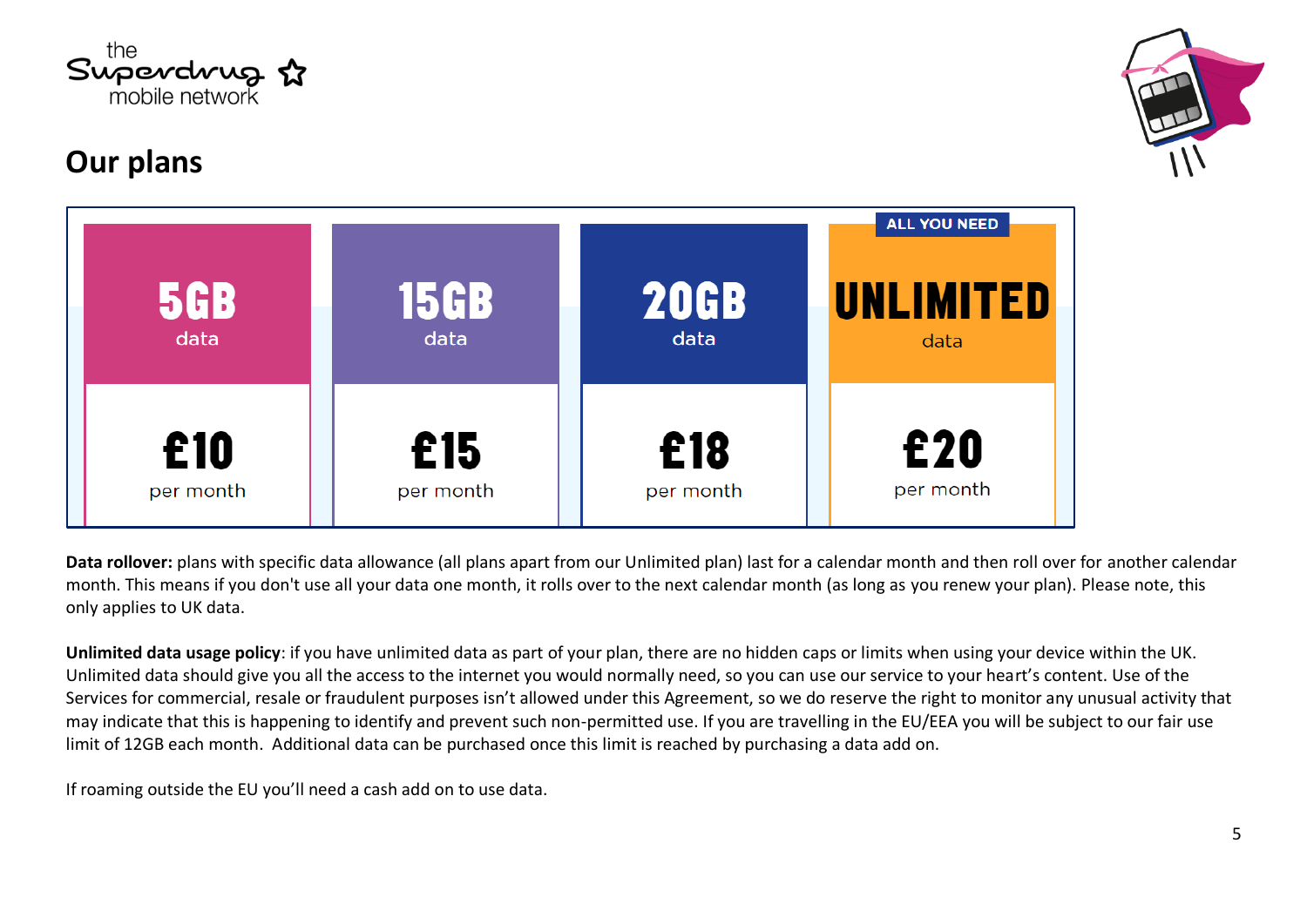





#### **Our add-ons**

If you run out of data or want to make calls to 070, 084, 087, 09 or 118 numbers or other chargeable calls, you can buy an add-on. You can buy data and cash add-ons anytime via your Superdrug Mobile dashboard.

**070/084/087/09/118 numbers:** calls to these numbers have an access charge of 25p per minute. A service charge will also apply and will vary depending on the NGN band number associated with it. You can find the band and charges associated to the number you wish to call on our Non-Geographic price guide, which can be found through our Terms and Conditions here:<https://www.superdrugmobile.com/terms>

**Data add-ons:** once you buy a data add-on it has no expiry date unless there's no activity at all on your account for 220 days, in which case Superdrug Mobile reserves the right to terminate or suspend your account. If you need additional data when roaming in the EU/EEA you will need to buy a data addon.

| Data Add-on Price | Internet (UK) |
|-------------------|---------------|
| f <sub>2</sub>    | 1GB           |
| £3                | 2GB           |
| £5                | 4GB           |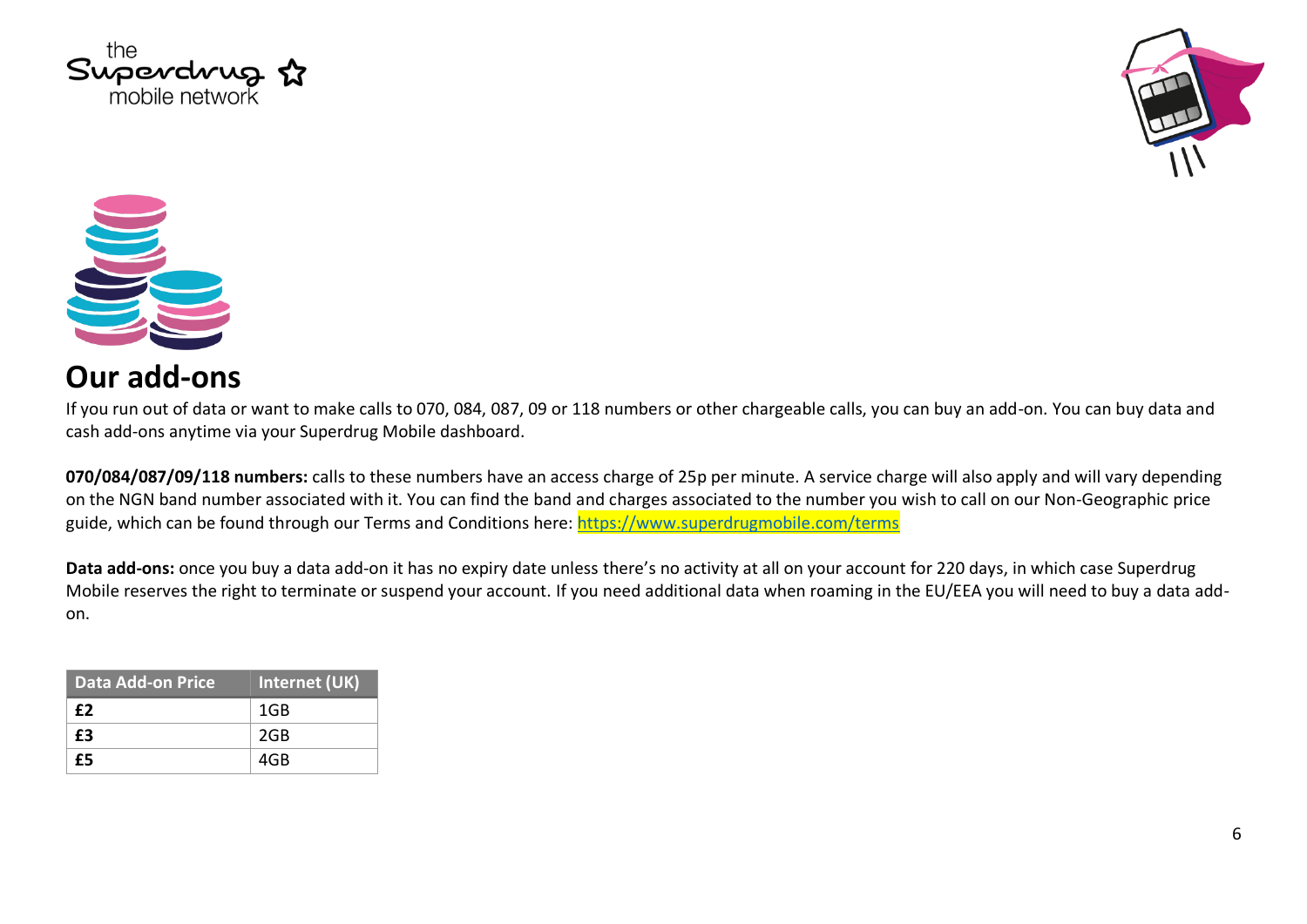



**Cash add-ons:** some things fall outside what's included in your standard plan. For these things you will need to buy a cash add-on. The type of calls you can make with a cash add-on are numbers starting with 084 or 087, international calls and voice shortcodes. There are some services, e.g. premium numbers (starting 070, 084,087, 09, 118 & shortcodes that you can use with your cash add-on). Note that SMS shortcodes aren't available on Superdrug Mobile. More information can be found on page 13.

You can buy cash add-ons from your dashboard in two amounts: £5 and £10.

Once you buy a cash add-on it has no expiry date unless there's no activity at all on your account for 220 days, in which case Superdrug Mobile reserves the right to terminate or suspend your account. Cash add-ons are separate from the rest of your plan and cannot be used to buy data add-ons or your monthly plan.

**Spend limits:** we've applied limits to the amount you can spend on third party digital content and premium rate calls (including directory enquiries) and messages (including SMS shortcode messages). The spend limits are £40 per single payment transaction and the cumulative sum of £240 for payment transactions made over the course of a calendar month. These limits are set by law and we are not able to change them.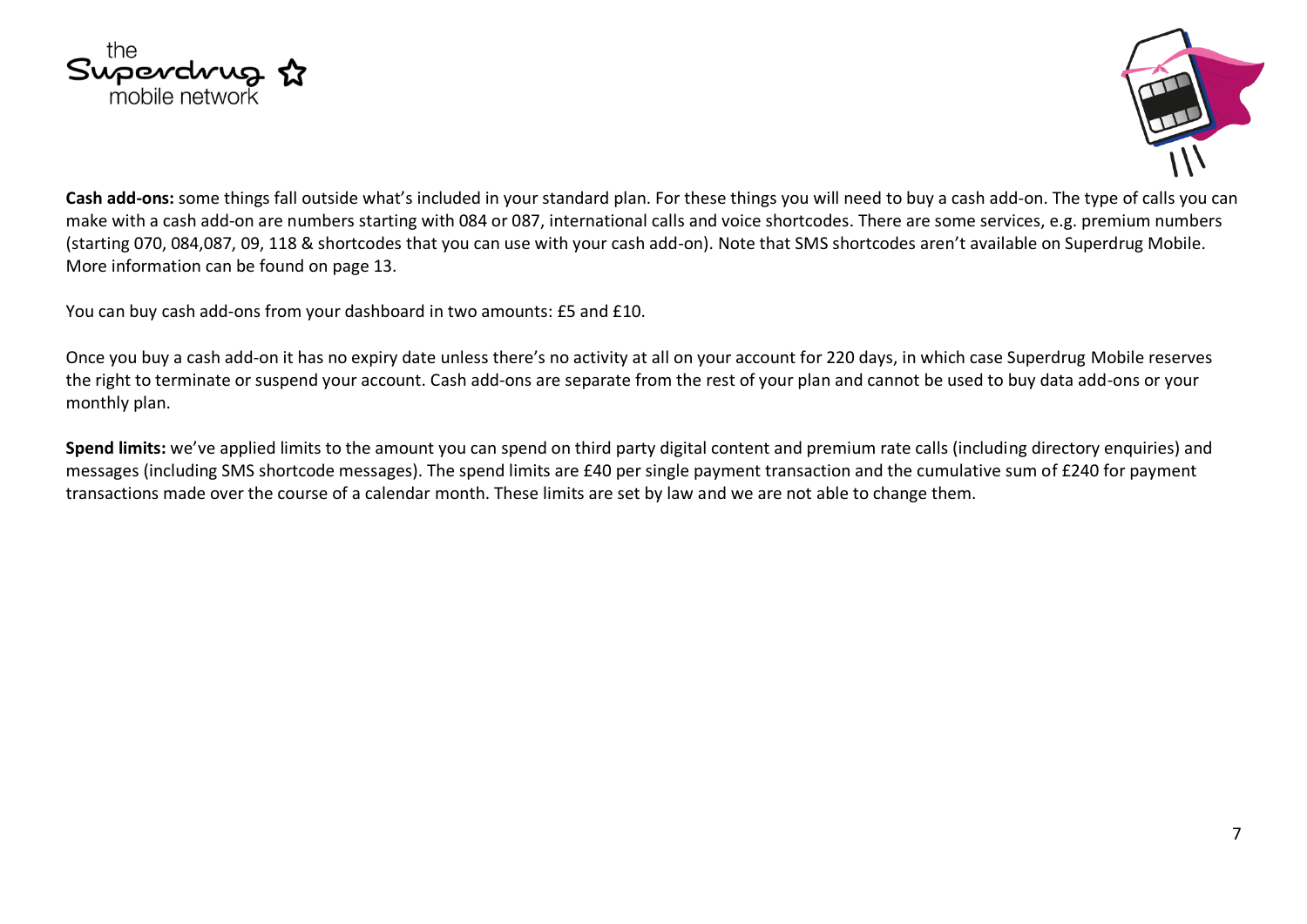





#### **Roaming – using your mobile abroad**

With Superdrug Mobile you can use your mobile to call, text and get online while travelling abroad.

**Travelling in the EU:** Calls and texts are unlimited. Data comes out of your monthly allowance or data add-ons up to our fair use limit of 12GB. If your plan is 15GB or more, your data will be capped at 12GB per month when in the EU and to continue to use data you need to purchase a data add-on.

You need a cash add-on to make calls and texts from EU countries to the rest of the world.

**Travelling outside the EU:** You need a cash add-on for data, calls and texts for countries outside the EU. Top up your cash balance, then just pay as you go.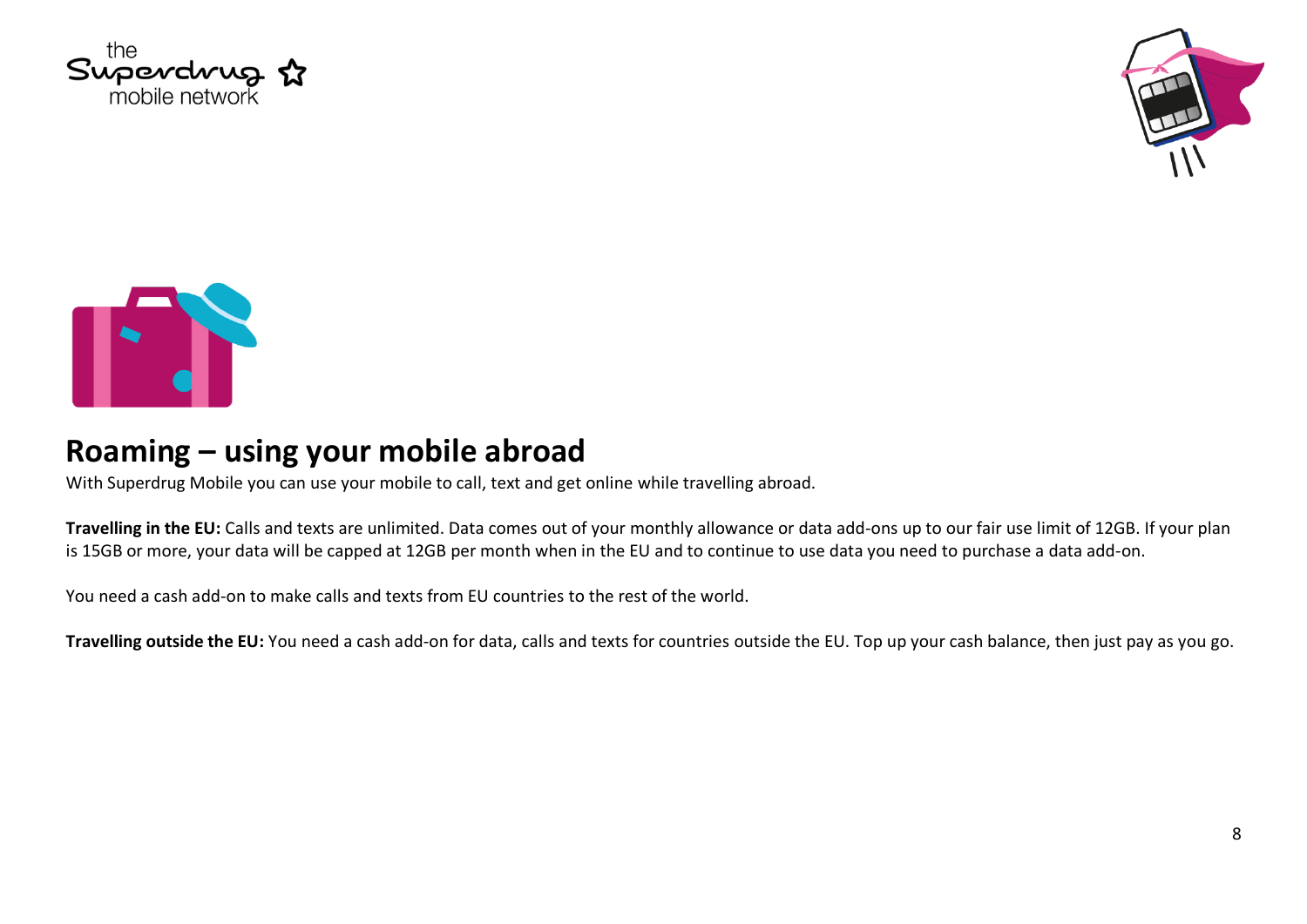



**Roaming rates:** the roaming rates you'll be charged for calls and messages while abroad will depend on which band the country you're travelling in falls into. See the table below to find out.

| <b>Roaming Rates</b>      | Data (per MB)                                    | <b>Voice Call</b><br><b>Calling back to</b><br>the UK and<br>within the<br>same band (per<br>min) | <b>Voice Call</b><br><b>Calling</b><br>anywhere else<br>in the world<br>(per min) | <b>Voice Call</b><br>(receive) | <b>SMS</b> (receive) | Sending an<br><b>SMS</b> | Sending an<br><b>MMS</b><br>Picture/Video | <b>Video Call (per</b><br>min) | Satellite (per<br>min) |
|---------------------------|--------------------------------------------------|---------------------------------------------------------------------------------------------------|-----------------------------------------------------------------------------------|--------------------------------|----------------------|--------------------------|-------------------------------------------|--------------------------------|------------------------|
| <b>Roaming Band</b>       | In Bundle<br>(fair use limit of<br>12GB applies) | In Bundle                                                                                         | £0.10                                                                             | In Bundle                      | In Bundle            | In Bundle                | In Bundle                                 | £2.50                          | £12                    |
| <b>Roaming Band</b>       | £0.50                                            | £1.00                                                                                             | £1.00                                                                             | £1.00                          | In Bundle            | £0.50                    | £0.10                                     | £2.50                          | £12                    |
| <b>Roaming Band</b><br>з. | £1.00                                            | £1.00                                                                                             | £3.00                                                                             | £1.00                          | In Bundle            | £0.50                    | £0.10                                     | £2.50                          | £12                    |
| <b>Roaming Band</b><br>4  | £6.00                                            | £3.00                                                                                             | £3.00                                                                             | £1.25                          | In Bundle            | £0.50                    | £0.10                                     | £2.50                          | £12                    |
| <b>Roaming Band</b>       | No roaming                                       | No roaming                                                                                        | No roaming                                                                        | No roaming                     | No roaming           | No roaming               | No roaming                                | £2.50                          | No roaming             |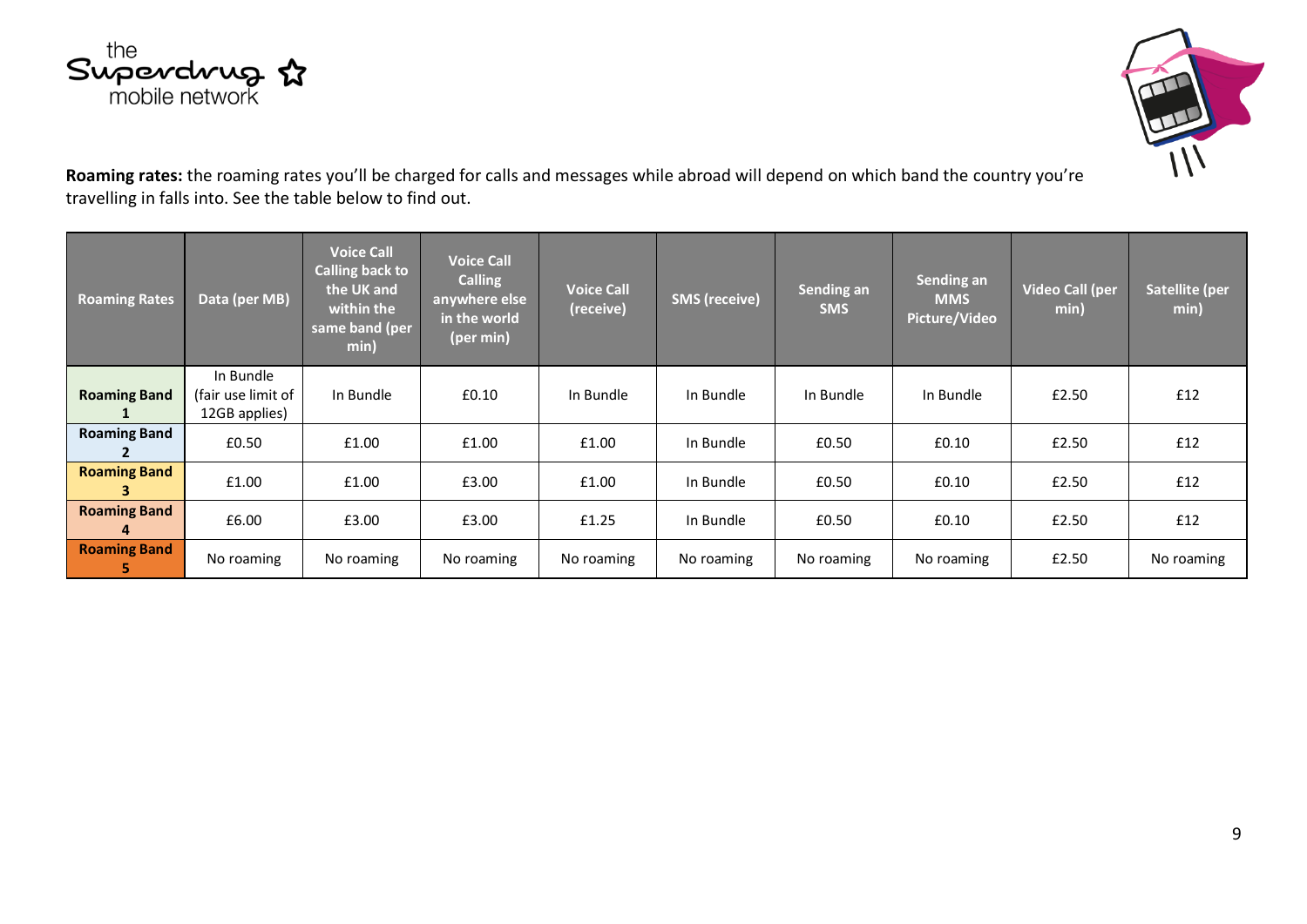



| <b>Roaming Band 1</b> | <b>Roaming Band 2</b>                   | <b>Roaming Band 3</b>            |                          | <b>Roaming Band 4</b>       | <b>Roaming Band 5</b>      |
|-----------------------|-----------------------------------------|----------------------------------|--------------------------|-----------------------------|----------------------------|
| Austria               | Albania                                 | Anguilla                         | Afghanistan              | Laos                        | American Samoa             |
| Belgium               | Australia                               | Antigua and Barbuda              | Algeria                  | Lebanon                     | Aruba                      |
| <b>Bulgaria</b>       | Azerbaijan                              | Argentina                        | Andorra                  | Liberia                     | Bhutan                     |
| Comoros & Mayotte     | <b>Belarus</b>                          | Armenia                          | Angola                   | Libya                       | Burundi                    |
| Croatia               | Bosnia & Herzegovina                    | Barbados                         | <b>Bahamas</b>           | Macau                       | Central African Republic   |
| Cyprus                | Canada                                  | Bermuda                          | Bahrain                  | Madagascar                  | Chad                       |
| Czech Republic        | Chile                                   | <b>Brazil</b>                    | Bangladesh               | Malawi                      | Cook Islands               |
| Denmark               | Colombia                                | <b>British Virgin Islands</b>    | Belize                   | Maldives                    | Djibouti                   |
| Estonia               | Costa Rica                              | Cayman Islands                   | Benin                    | Mauritius                   | Dominica (Commonwealth of) |
| Finland               | Hong Kong                               | China                            | <b>Bolivia</b>           | Moldova                     | East Timor                 |
| France                | Indonesia                               | Dominican Republic               | Botswana                 | Mongolia                    | Eritrea                    |
| French Guiana         | Israel                                  | Egypt                            | Brunei Darussalam        | Morocco                     | <b>Falkland Islands</b>    |
| Germany               | Kazakhstan                              | El Salvador                      | <b>Burkina Faso</b>      | Mozambique                  | Guinea-Bissau              |
| Gibraltar             | Monaco                                  | Grenada                          | Cambodia                 | Namibia                     | Haiti                      |
| Greece                | Montenegro                              | Guatemala                        | Cameroon                 | Nepal                       | Iran                       |
| Guernsey              | New Zealand                             | India                            | Cape Verde               | <b>Netherlands Antilles</b> | Kiribati                   |
| Hungary               | Nigeria                                 | Jamaica                          | Congo                    | Niger                       | Lesotho                    |
| Iceland               | Philippines                             | Japan                            | Congo Dem Rep            | Oman                        | Mali                       |
| Ireland               | Puerto Rico                             | Kenya                            | Cote d Ivoire            | Pakistan                    | Mauritania                 |
| Isle of Man           | Russia                                  | Macedonia                        | Cuba                     | Papua New Guinea            | Micronesia                 |
| Italy                 | Saudi Arabia                            | Malaysia                         | Ecuador                  | Paraguay                    | Myanmar                    |
| Jersey                | South Africa                            | Mexico                           | <b>Equatorial Guinea</b> | Rwanda                      | New Caledonia              |
| Latvia                | South Korea                             | Montserrat                       | Ethiopia                 | Senegal                     | Niue                       |
| Liechtenstein         | Sri Lanka                               | Nicaragua                        | Faroe Islands            | Seychelles                  | North Korea                |
| Lithuania             | Taiwan                                  | Panama                           | Fiji                     | Sierra Leone                | Palau                      |
| Luxembourg            | Thailand                                | Peru                             | French Polynesia         | Tajikistan                  | Saint Pierre and Miguelon  |
| Malta                 | Turkey                                  | Qatar                            | Gabon                    | Tanzania                    | Samoa                      |
| Netherlands           | United States of America                | Saint Kitts and Nevil            | Gambia                   | Togo                        | San Mario                  |
| Norway                | United States of America Virgin Islands | Saint Lucia                      | Georgia                  | Tunisia                     | Sao Tome and Principe      |
| Poland                |                                         | Saint Vincent and the Grenadines | Ghana                    | Turkmenistan                | Solomon Islands            |
| Portugal              |                                         | Serbia                           | Greenland                | Uganda                      | Somalia                    |
| Reunion               |                                         | Singapore                        | Guinea                   | Ukraine                     | Sudan                      |
| Romania               |                                         | <b>Trinidad and Tobago</b>       | Guyana                   | <b>United Arab Emirates</b> | Suriname                   |
| Slovakia              |                                         | Uruguay                          | Honduras                 | Uzbekistan                  | Swaziland                  |
| Slovenia              |                                         | Venezuela                        | Iraq                     | Vanuatu                     | Syria                      |
| Spain                 |                                         |                                  | Jordan                   | Vietnam                     | Tonga                      |
| Sweden                |                                         |                                  | Kuwait                   | Yemen                       | Tuvalu                     |
| Switzerland           |                                         |                                  | Kyrgyz Republic          | Zambia                      | Zimbabwe                   |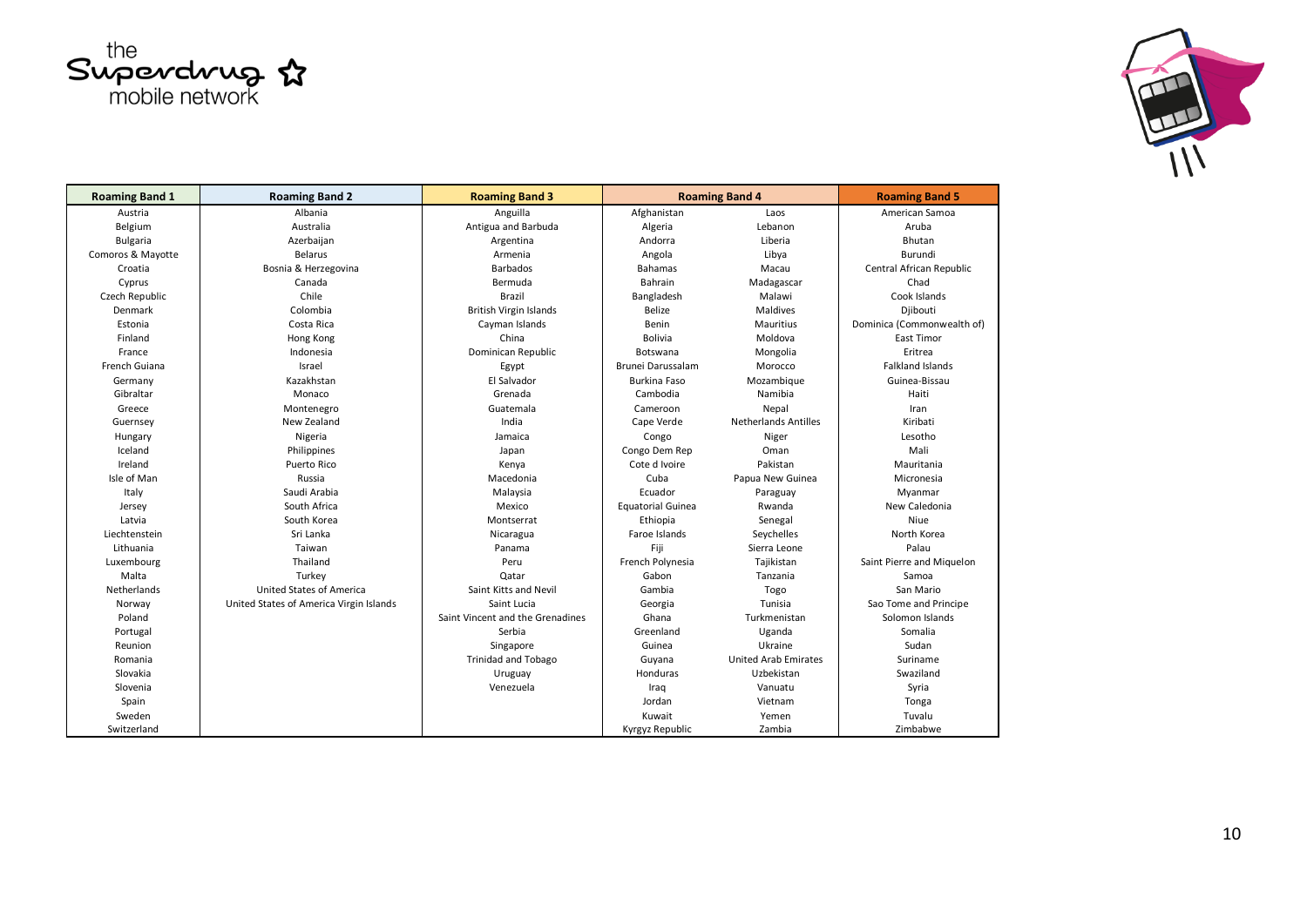



## **International – using your mobile from the UK**

To make calls and send messages to international numbers from the UK, you need a cash add-on. Buying a cash add-on is easy and something you can do at any time. Cash add-ons are available in £5 and £10 amounts. Top up your cash balance, then just pay as you go.

**International rates:** the international rates you'll be charged for calls and messages to international numbers will depend on which band the country you're trying to contact falls in. See the table below to find out:

| International rates         | Voice call (per<br>minute) | <b>SMS (per message)</b> | <b>MMS Pic/Vid (per</b><br>message) | Cost to<br>receive |
|-----------------------------|----------------------------|--------------------------|-------------------------------------|--------------------|
| <b>International Band 1</b> | £0.10                      | £0.06                    | £0.06                               | Free               |
| <b>International Band 2</b> | £0.10                      | £0.20                    | £0.20                               | Free               |
| <b>International Band 3</b> | £0.50                      | £0.20                    | £0.20                               | Free               |
| <b>International Band 4</b> | £1.00                      | £0.20                    | £0.20                               | Free               |
| <b>International Band 5</b> | £2.00                      | £0.20                    | £0.20                               | Free               |

Text relay calls to International numbers (via the short code 18001) will have a 20% discount to the rates above.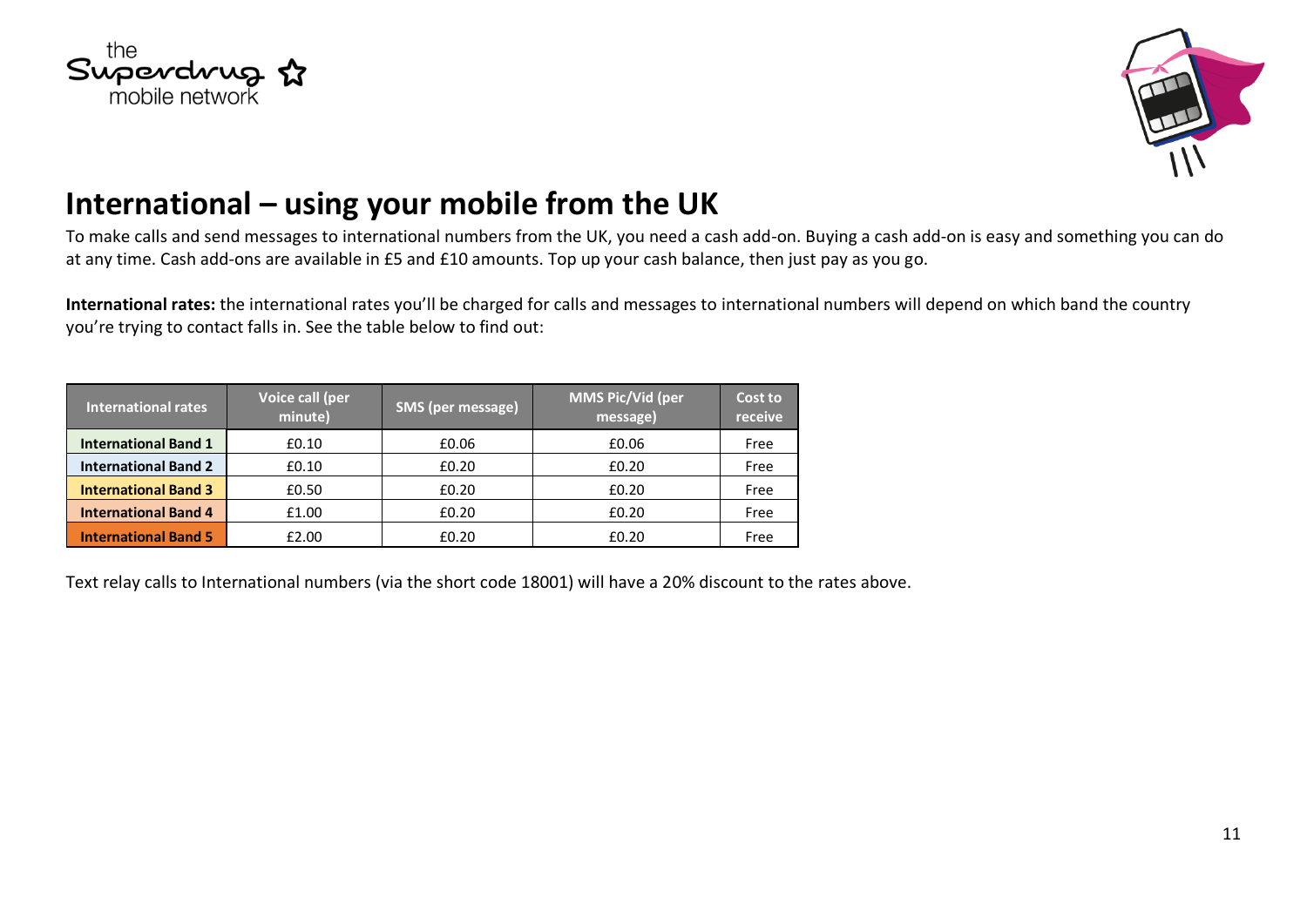



|                             |                                 |                          |                               |                             |                                |                              | <b>International Band</b> | <b>International Band</b> |
|-----------------------------|---------------------------------|--------------------------|-------------------------------|-----------------------------|--------------------------------|------------------------------|---------------------------|---------------------------|
| <b>International Band 1</b> | <b>International Band 2</b>     |                          |                               | <b>International Band 3</b> |                                |                              |                           | 5                         |
| Austria                     | Australia                       | Puerto Rico              | Abkhazia Land                 | Ethiopia                    | Myanmar                        | Tonga                        | Algeria                   | Ascension                 |
| Belgium                     | Australian External Territories | Singapore                | Afghanistan                   | Faroe Islands               | Nepal                          | Trinidad & Tobago            | American Samoa            | Diego Garcia              |
| Bulgaria                    | Bangladesh                      | South Africa             | Albania                       | Fiji<br>French              | <b>Netherlands Antilles</b>    | Turkmenistan                 | Burundi                   | <b>Falkland Islands</b>   |
| Comoros & Mayotte           | Bermuda                         | South Korea              | Andorra                       | Polynesia                   | New Caledonia                  | Turkey                       | Chad                      | Kiribati                  |
| Croatia                     | Bhutan                          | Switzerland              | Angola                        | Gabon                       | Nicaragua                      | Turks & Caicos Islands       | Cook Islands              | Maldives                  |
| Cyprus                      | Brazil                          | Thailand                 | Anguilla                      | Georgia                     | Niger                          | Uganda                       | Cuba                      | Niue                      |
| Czech Republic              | Brunei Darussalam               | United States of America | Antigua & Barbuda             | Ghana                       | Nigeria                        | Ukraine                      | <b>Equatorial Guinea</b>  | Saint Helena              |
| Denmark                     | Cambodia                        | Uzbekistan               | Argentina                     | Greenland                   | North Korea                    | United Arab Emirates         | Gambia                    | Sao Tome & Principe       |
| Estonia                     | Canada                          | Venezuela                | Armenia                       | Grenada                     | Oman                           | United States Virgin Islands | Guinea                    | Tokelau                   |
| Finland                     | Chile                           | Vietnam                  | Aruba                         | Guatemala                   | Palau                          | Uruguay                      | Kosovo                    | Tuvalu                    |
| France                      | China                           |                          | Azerbaijan                    | Guyana                      | Palestine                      | Wallis & Futuna              | Madagascar                |                           |
| French Guiana               | Colombia                        |                          | Bahamas                       | Haiti                       | Panama                         | Yemen                        | Nauru                     |                           |
| Germany                     | Costa Rica                      |                          | Bahrain                       | Honduras                    | Paraguay                       | Zambia                       | Papua New Guinea          |                           |
| Gibraltar                   | Cyprus (North)                  |                          | Barbados                      | Iran                        | Philippines                    | Zimbabwe                     | Samoa                     |                           |
| Greece                      | Dominican Republic              |                          | Belarus                       | Iraq                        | Qatar                          |                              | Seychelles                |                           |
| Guadeloupe                  | Guam                            |                          | Belize                        | Jamaica                     | Russia                         |                              | Sierra Leone              |                           |
| Hungary                     | Guernsey                        |                          | Benin                         | Jordan                      | Rwanda                         |                              | Solomon Islands           |                           |
| Iceland                     | Hong Kong                       |                          | <b>Bolivia</b>                | Kazakhstan                  | Saint Kitts & Nevis            |                              | Tunisia                   |                           |
| Ireland                     | India                           |                          | Bosnia & Herzegovina          | Kenya                       | Saint Lucia                    |                              | Vanuatu                   |                           |
| Italy                       | Indonesia                       |                          | Botswana                      | Kyrgyz Republic             | Saint Pierre & Miguelon        |                              | Vatican City              |                           |
| Latvia                      | Isle of Man                     |                          | <b>British Virgin Islands</b> | Lebanon                     | Saint Vincent & the Grenadines |                              |                           |                           |
| Liechtenstein               | Israel                          |                          | <b>Burkina Faso</b>           | Lesotho                     | San Mario                      |                              |                           |                           |
| Lithuania                   | Japan                           |                          | Cameroon                      | Liberia                     | Saudi Arabia                   |                              |                           |                           |
| Luxembourg                  | Jersey                          |                          | Cape Verde                    | Libya                       | Senegal                        |                              |                           |                           |
| Malta                       | Kuwait                          |                          | Cayman Islands                | Macedonia                   | Serbia                         |                              |                           |                           |
| Martinique                  | Laos                            |                          | Central African Republic      | Malawi                      | Somalia                        |                              |                           |                           |
| Netherlands                 | Macau                           |                          | Congo Dem Rep                 | Mali                        | South Sudan                    |                              |                           |                           |
| Norway                      | Malaysia                        |                          | Congo                         | Marshall Islands            | Sri Lanka                      |                              |                           |                           |
| Poland                      | Mauritania                      |                          | Cote d Ivoire                 | Mauritius                   | Sudan                          |                              |                           |                           |
| Portugal                    | Mexico                          |                          | Djibouti                      | Micronesia                  | Suriname                       |                              |                           |                           |
| Reunion                     | Mongolia                        |                          | Dominica (Commonwealth of)    | Moldova                     | Swaziland                      |                              |                           |                           |
| Romania                     | Namibia                         |                          | <b>East Timor</b>             | Monaco                      | Syria                          |                              |                           |                           |
| Slovakia                    | New Zealand                     |                          | Ecuador                       | Montenegro                  | Taiwan                         |                              |                           |                           |
| Slovenia                    | Northern Mariana Islands        |                          | Egypt                         | Montserrat                  | Tajikistan                     |                              |                           |                           |
| Spain                       | Pakistan                        |                          | El Salvador                   | Morocco                     | Tanzania                       |                              |                           |                           |
| Sweden                      | Peru                            |                          | Eritrea                       | Mozambique                  | Togo                           |                              |                           |                           |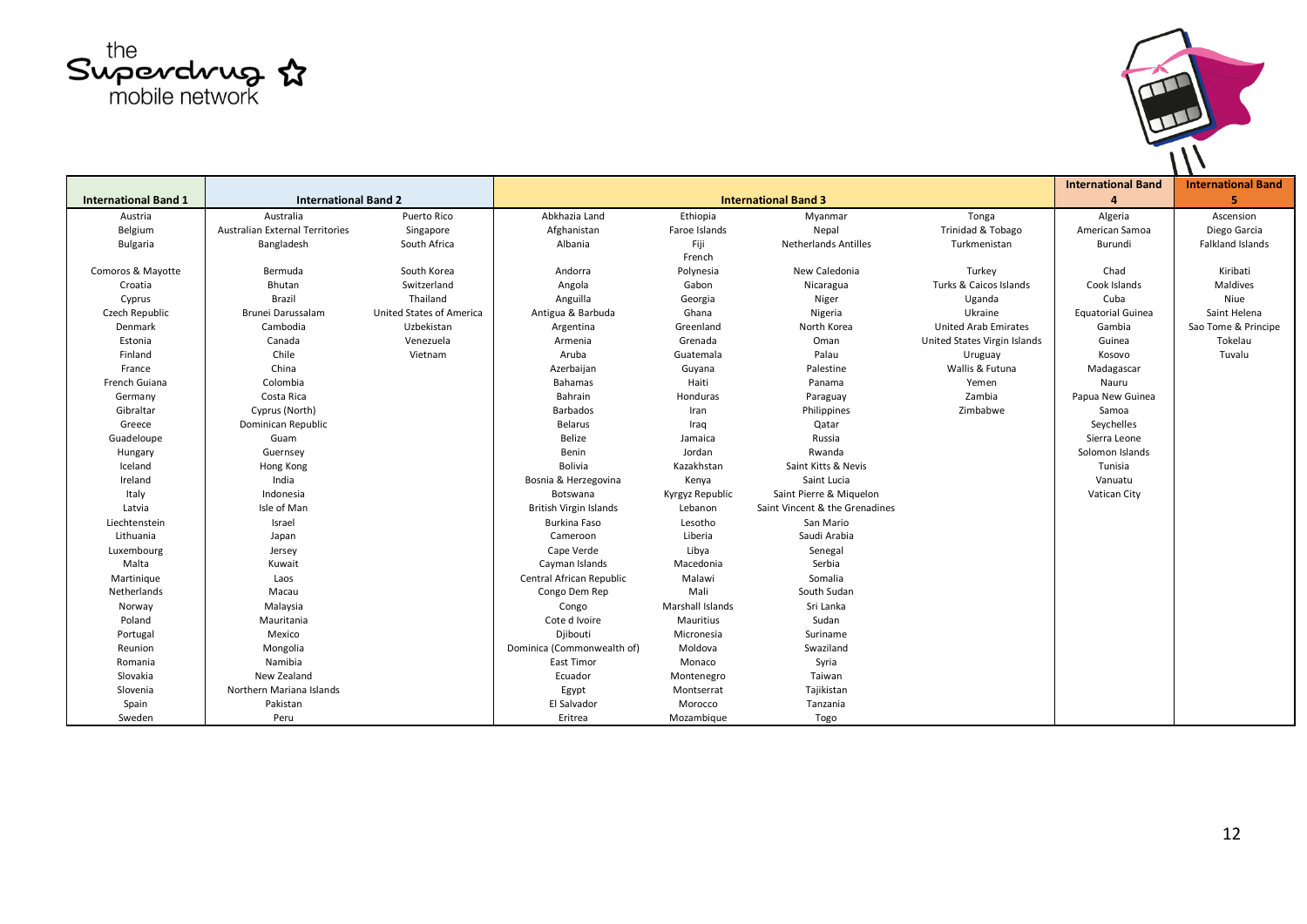



#### **Emergency calls**

We know that sometimes things happen and you need to call the emergency services, so 999, 112, 111, 119, 101 and 105 are free to call when you need them.

# **Text relay**

Text relay services are available, and these are charged at 20% less than the standard rate.

#### **Premium, non-geographic and other numbers**

Some calls and other services within the UK fall outside of what's included in your plan – for example, voting on TV shows, calling directory enquiries, digital content purchases and entering competitions.

#### **Premium Rate Services can be:**

- Voice calls to long numbers starting 070, 084, 087 & 090, where you're charged an access charge of 25p per minute (with a one minute minimum charge) plus a service charge (set by the company you're calling – they'll tell you this).
- Voice or video calls to short numbers, which are known as shortcodes (four, five or six digits).
- Text and multimedia messages to and from shortcodes, which are charged at 10p (or more) per message. Note that these aren't available on Superdrug Mobile.
- If you're using a messaging service, you may also be charged the standard rate for sending your message. Superdrug Mobile's standard rates are FREE for text messages (SMS), FREE for picture messages (MMS) and 80p for video messages (also called MMS).
- Calls to Directory services (starting 118), where you're charged an access charge of 25p per minute (with a one minute minimum charge) plus a service charge (set by the company you're calling – they'll tell you this).

**Spend limits:** We've applied limits to the amount you can spend on third party digital content and premium rate calls (including directory enquiries) and messages (including SMS shortcode messages). The spend limits are £40 per single payment transaction and the cumulative sum of £240 for payment transactions made over the course of a calendar month. These limits are set by law and we are not able to change them.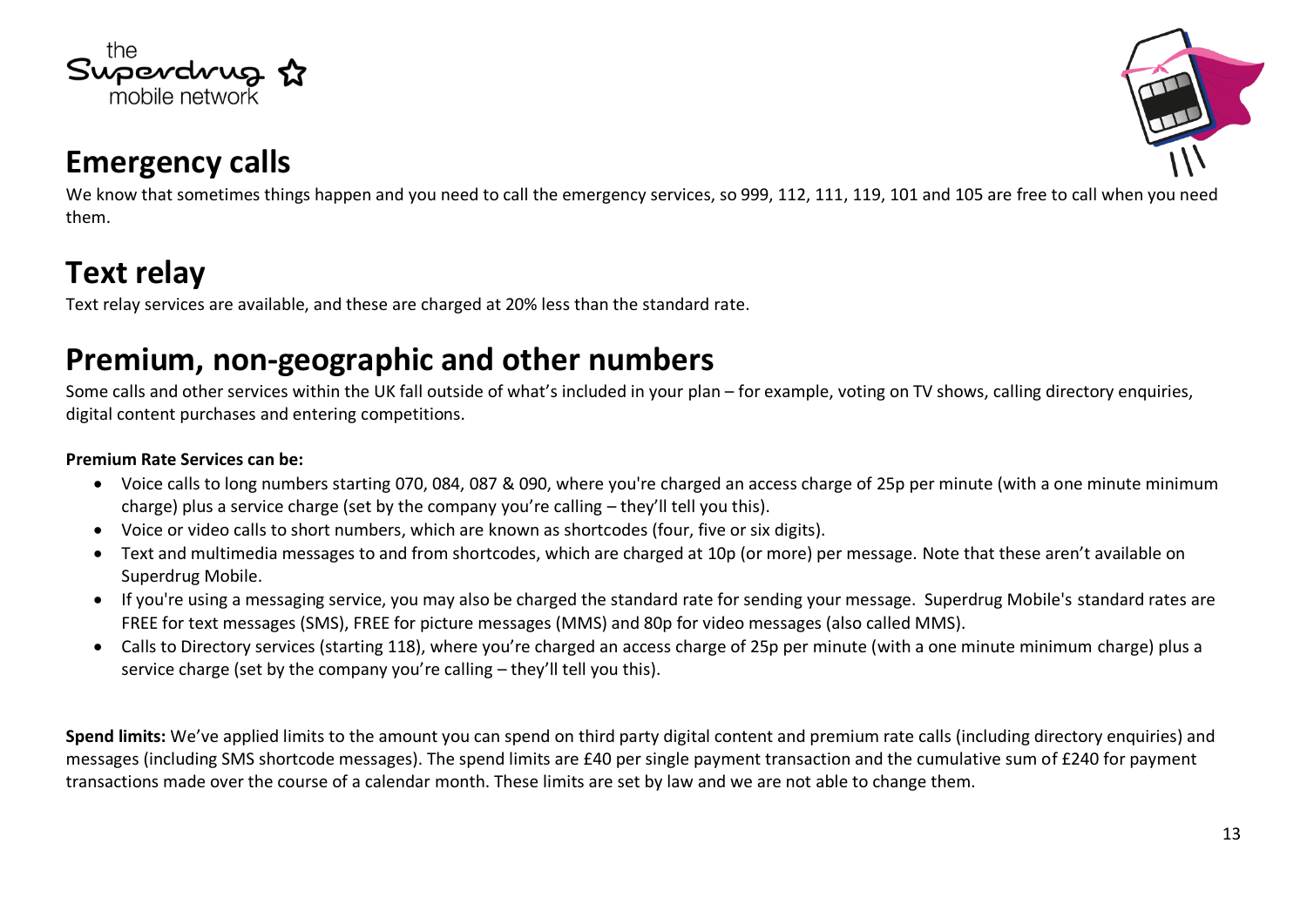



For more information on Premium Rate Services, please refer to our code of practice:

**[https://assets.ctfassets.net/sh947nk9acib/Ep95SyxGB6WAT4SQy5i4O/16385995d208c2831ce1bedbae80e9d7/Code\\_of\\_Practice\\_for\\_Premium\\_Rate\\_S](https://assets.ctfassets.net/sh947nk9acib/Ep95SyxGB6WAT4SQy5i4O/16385995d208c2831ce1bedbae80e9d7/Code_of_Practice_for_Premium_Rate_Services_-_08.07.2021.pdf) [ervices\\_-\\_08.07.2021.pdf](https://assets.ctfassets.net/sh947nk9acib/Ep95SyxGB6WAT4SQy5i4O/16385995d208c2831ce1bedbae80e9d7/Code_of_Practice_for_Premium_Rate_Services_-_08.07.2021.pdf)**

#### **Non-geographic numbers**

To check which band a number falls under, take a look at the Non-Geographic Numbers Price Guide, which can be found through our Terms and Conditions here:<https://www.superdrugmobile.com/terms>

| <b>Band</b>  | <b>Flat Rate Charge</b> | Charge per minute | Additional charge per minute<br>after first minute | <b>Access Charge per minute</b> |
|--------------|-------------------------|-------------------|----------------------------------------------------|---------------------------------|
| NGN Band 001 | £0.00                   | £0.00             | £0.00                                              | £0.00                           |
| NGN Band 002 | £0.00                   | £0.01             | £0.00                                              | £0.25                           |
| NGN Band 003 | £0.00                   | £0.02             | £0.00                                              | £0.25                           |
| NGN Band 004 | £0.00                   | £0.03             | £0.00                                              | £0.25                           |
| NGN Band 005 | £0.00                   | £0.04             | £0.00                                              | £0.25                           |
| NGN Band 006 | £0.00                   | £0.05             | £0.00                                              | £0.25                           |
| NGN Band 007 | £0.00                   | £0.06             | £0.00                                              | £0.25                           |
| NGN Band 008 | £0.00                   | £0.07             | £0.00                                              | £0.25                           |
| NGN Band 009 | £0.00                   | £0.08             | £0.00                                              | £0.25                           |
| NGN Band 010 | £0.00                   | £0.09             | £0.00                                              | £0.25                           |
| NGN Band 011 | £0.00                   | £0.10             | £0.00                                              | £0.25                           |
| NGN Band 012 | £0.00                   | £0.11             | £0.00                                              | £0.25                           |
| NGN Band 013 | £0.00                   | £0.12             | £0.00                                              | £0.25                           |
| NGN Band 014 | £0.00                   | £0.13             | £0.00                                              | £0.25                           |
| NGN Band 015 | £0.00                   | £0.15             | £0.00                                              | £0.25                           |
| NGN Band 016 | £0.00                   | £0.20             | £0.00                                              | £0.25                           |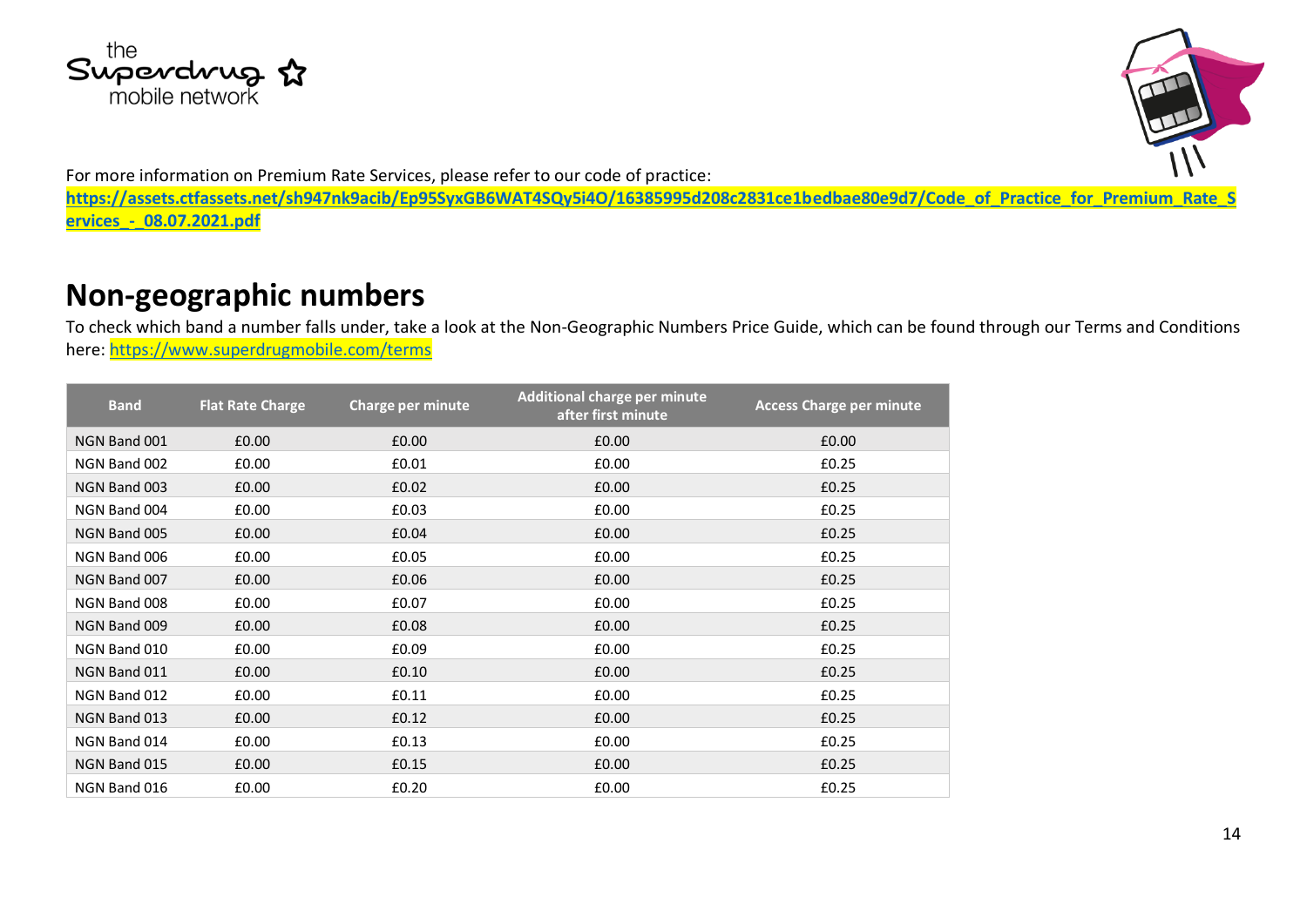

| NGN Band 017 | £0.00 | £0.25 | £0.00 | £0.25 |
|--------------|-------|-------|-------|-------|
| NGN Band 018 | £0.00 | £0.30 | £0.00 | £0.25 |
| NGN Band 019 | £0.00 | £0.35 | £0.00 | £0.25 |
| NGN Band 020 | £0.00 | £0.36 | £0.00 | £0.25 |
| NGN Band 021 | £0.00 | £0.40 | £0.00 | £0.25 |
| NGN Band 022 | £0.00 | £0.45 | £0.00 | £0.25 |
| NGN Band 023 | £0.00 | £0.46 | £0.00 | £0.25 |
| NGN Band 024 | £0.00 | £0.50 | £0.00 | £0.25 |
| NGN Band 025 | £0.00 | £0.55 | £0.00 | £0.25 |
| NGN Band 026 | £0.00 | £0.60 | £0.00 | £0.25 |
| NGN Band 027 | £0.00 | £0.65 | £0.00 | £0.25 |
| NGN Band 028 | £0.00 | £0.70 | £0.00 | £0.25 |
| NGN Band 029 | £0.00 | £0.75 | £0.00 | £0.25 |
| NGN Band 030 | £0.00 | £0.80 | £0.00 | £0.25 |
| NGN Band 031 | £0.00 | £0.90 | £0.00 | £0.25 |
| NGN Band 032 | £0.00 | £0.95 | £0.00 | £0.25 |
| NGN Band 033 | £0.00 | £0.99 | £0.00 | £0.25 |
| NGN Band 034 | £0.00 | £1.00 | £0.00 | £0.25 |
| NGN Band 035 | £0.00 | £1.10 | £0.00 | £0.25 |
| NGN Band 036 | £0.00 | £1.20 | £0.00 | £0.25 |
| NGN Band 037 | £0.00 | £1.45 | £0.00 | £0.25 |
| NGN Band 038 | £0.00 | £1.50 | £0.00 | £0.25 |
| NGN Band 039 | £0.00 | £1.55 | £0.00 | £0.25 |
| NGN Band 040 | £0.00 | £1.80 | £0.00 | £0.25 |
| NGN Band 041 | £0.00 | £2.00 | £0.00 | £0.25 |
| NGN Band 042 | £0.00 | £2.20 | £0.00 | £0.25 |
| NGN Band 043 | £0.00 | £2.50 | £0.00 | £0.25 |
| NGN Band 044 | £0.00 | £3.00 | £0.00 | £0.25 |
|              |       |       |       |       |

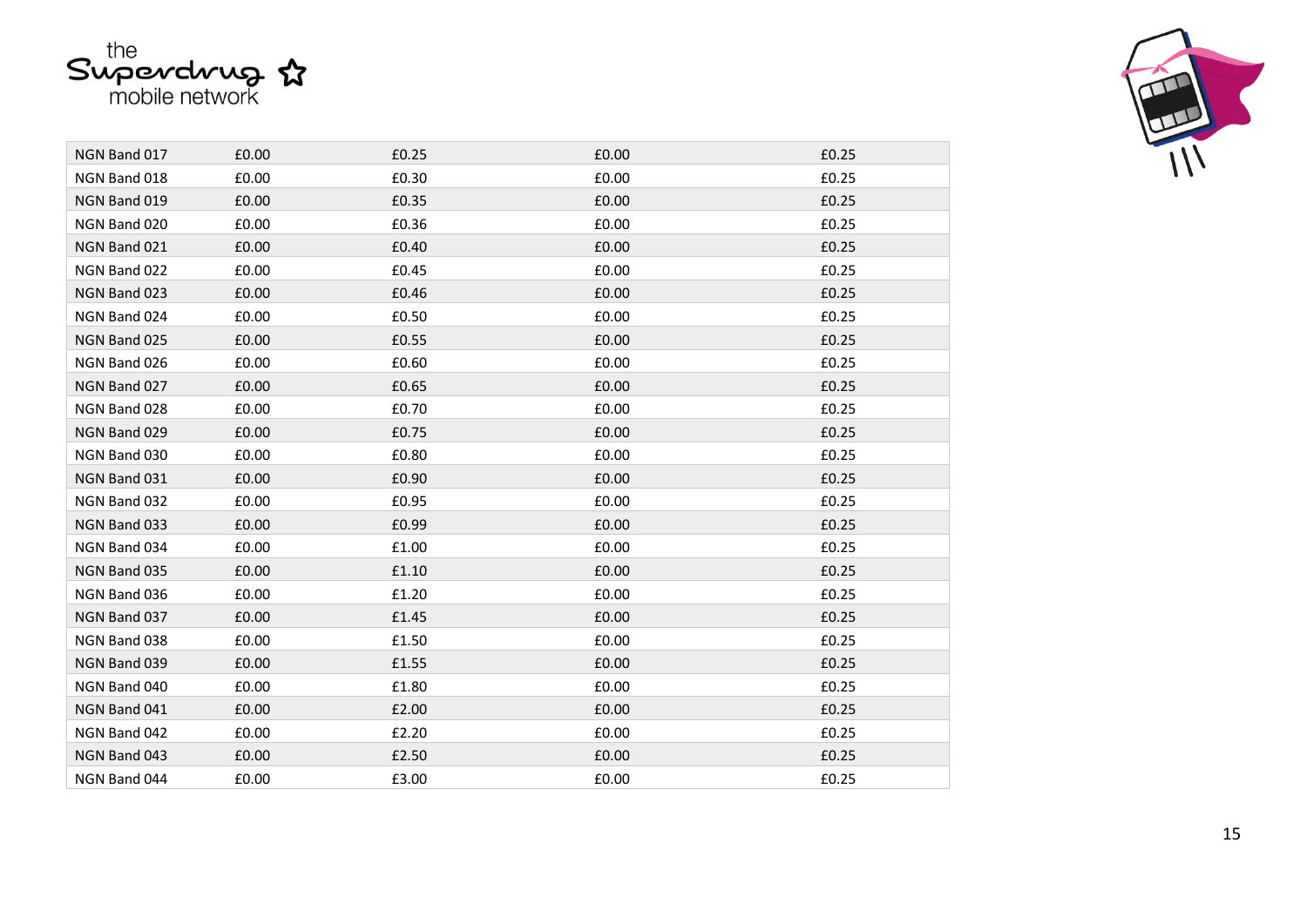

г



| NGN Band 045 | £0.00 | £3.60 | £0.00 | £0.25 |
|--------------|-------|-------|-------|-------|
| NGN Band 046 | £0.05 | £0.00 | £0.00 | £0.25 |
| NGN Band 047 | £0.10 | £0.00 | £0.00 | £0.25 |
| NGN Band 048 | £0.15 | £0.00 | £0.00 | £0.25 |
| NGN Band 049 | £0.25 | £0.00 | £0.00 | £0.25 |
| NGN Band 050 | £0.30 | £0.00 | £0.00 | £0.25 |
| NGN Band 051 | £0.35 | £0.00 | £0.00 | £0.25 |
| NGN Band 052 | £0.40 | £0.00 | £0.00 | £0.25 |
| NGN Band 053 | £0.48 | £0.00 | £0.00 | £0.25 |
| NGN Band 054 | £0.50 | £0.00 | £0.00 | £0.25 |
| NGN Band 055 | £0.70 | £0.00 | £0.00 | £0.25 |
| NGN Band 056 | £0.75 | £0.00 | £0.00 | £0.25 |
| NGN Band 057 | £1.00 | £0.00 | £0.00 | £0.25 |
| NGN Band 058 | £1.45 | £0.00 | £0.00 | £0.25 |
| NGN Band 059 | £1.50 | £0.00 | £0.00 | £0.25 |
| NGN Band 060 | £2.00 | £0.00 | £0.00 | £0.25 |
| NGN Band 061 | £2.50 | £0.00 | £0.00 | £0.25 |
| NGN Band 062 | £3.00 | £0.00 | £0.00 | £0.25 |
| NGN Band 063 | £4.00 | £0.00 | £0.00 | £0.25 |
| NGN Band 064 | £5.00 | £0.00 | £0.00 | £0.25 |
| NGN Band 065 | £6.00 | £0.00 | £0.00 | £0.25 |
| NGN Band 066 | £0.77 | £1.55 | £0.00 | £0.25 |
| NGN Band 067 | £0.80 | £0.25 | £0.00 | £0.25 |
| NGN Band 068 | £3.99 | £1.39 | £0.00 | £0.25 |
| NGN Band 069 | £4.99 | £1.35 | £0.00 | £0.25 |
| NGN Band 070 | £5.50 | £0.00 | £2.75 | £0.25 |
| NGN Band 071 | £5.74 | £0.00 | £2.99 | £0.25 |
| NGN Band 072 | £6.98 | £0.00 | £3.49 | £0.25 |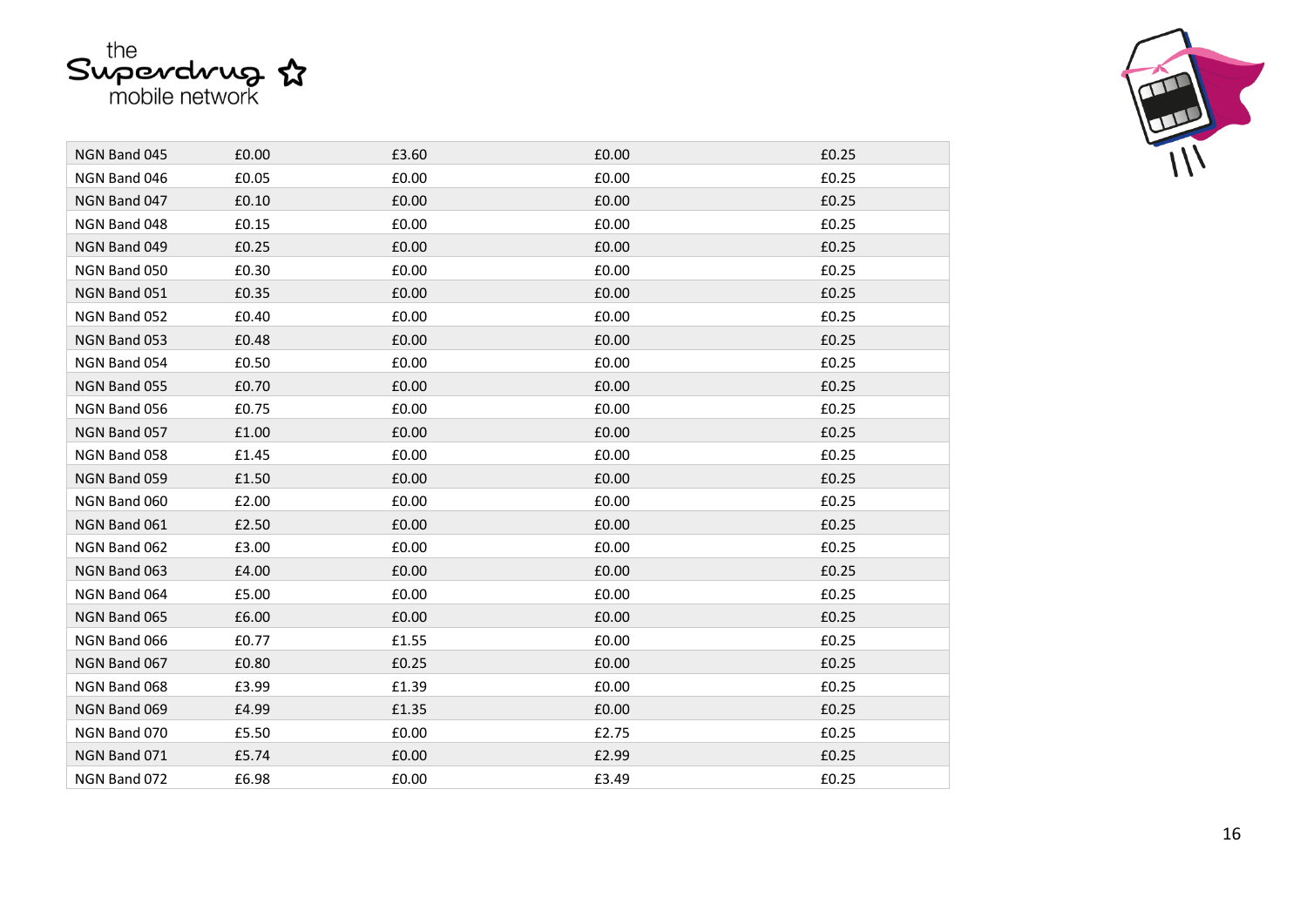



| NGN Band 073 | £0.00  | £0.00 | £2.50 | £0.25 |
|--------------|--------|-------|-------|-------|
| NGN Band 074 | £0.05  | £0.00 | £0.05 | £0.25 |
| NGN Band 075 | £0.10  | £0.00 | £0.10 | £0.25 |
| NGN Band 076 | £0.40  | £0.00 | £0.40 | £0.25 |
| NGN Band 077 | £0.70  | £0.00 | £0.70 | £0.25 |
| NGN Band 078 | £1.50  | £0.00 | £1.50 | £0.25 |
| NGN Band 079 | £2.00  | £0.00 | £2.00 | £0.25 |
| NGN Band 080 | £4.45  | £0.00 | £2.57 | £0.25 |
| NGN Band 081 | £0.00  | £0.00 | £0.18 | £0.25 |
| NGN Band 082 | £0.00  | £0.00 | £0.22 | £0.25 |
| NGN Band 083 | £0.00  | £0.00 | £3.50 | £0.25 |
| NGN Band 084 | £2.50  | £0.00 | £0.75 | £0.25 |
| NGN Band 085 | £2.60  | £0.00 | £0.99 | £0.25 |
| NGN Band 086 | £2.75  | £0.00 | £0.78 | £0.25 |
| NGN Band 087 | £8.98  | £0.00 | £4.49 | £0.25 |
| NGN Band 088 | £9.98  | £0.00 | £4.99 | £0.25 |
| NGN Band 089 | £11.98 | £0.00 | £5.99 | £0.25 |
| NGN Band 090 | £13.98 | £0.00 | £6.99 | £0.25 |
| NGN Band 091 | £15.98 | £0.00 | £7.99 | £0.25 |
| NGN Band 092 | £0.07  | £0.00 | £0.07 | £0.25 |
| NGN Band 093 | £0.13  | £0.00 | £0.13 | £0.25 |
| NGN Band 094 | £0.80  | £0.00 | £0.80 | £0.25 |
| NGN Band 095 | £1.00  | £0.00 | £1.00 | £0.25 |
| NGN Band 096 | £3.00  | £0.00 | £3.00 | £0.25 |
| NGN Band 097 | £3.60  | £0.00 | £0.50 | £0.25 |
| NGN Band 098 | £3.60  | £0.00 | £1.50 | £0.25 |
| NGN Band 099 | £3.60  | £0.00 | £2.00 | £0.25 |
| NGN Band 100 | £3.60  | £0.00 | £3.60 | £0.25 |